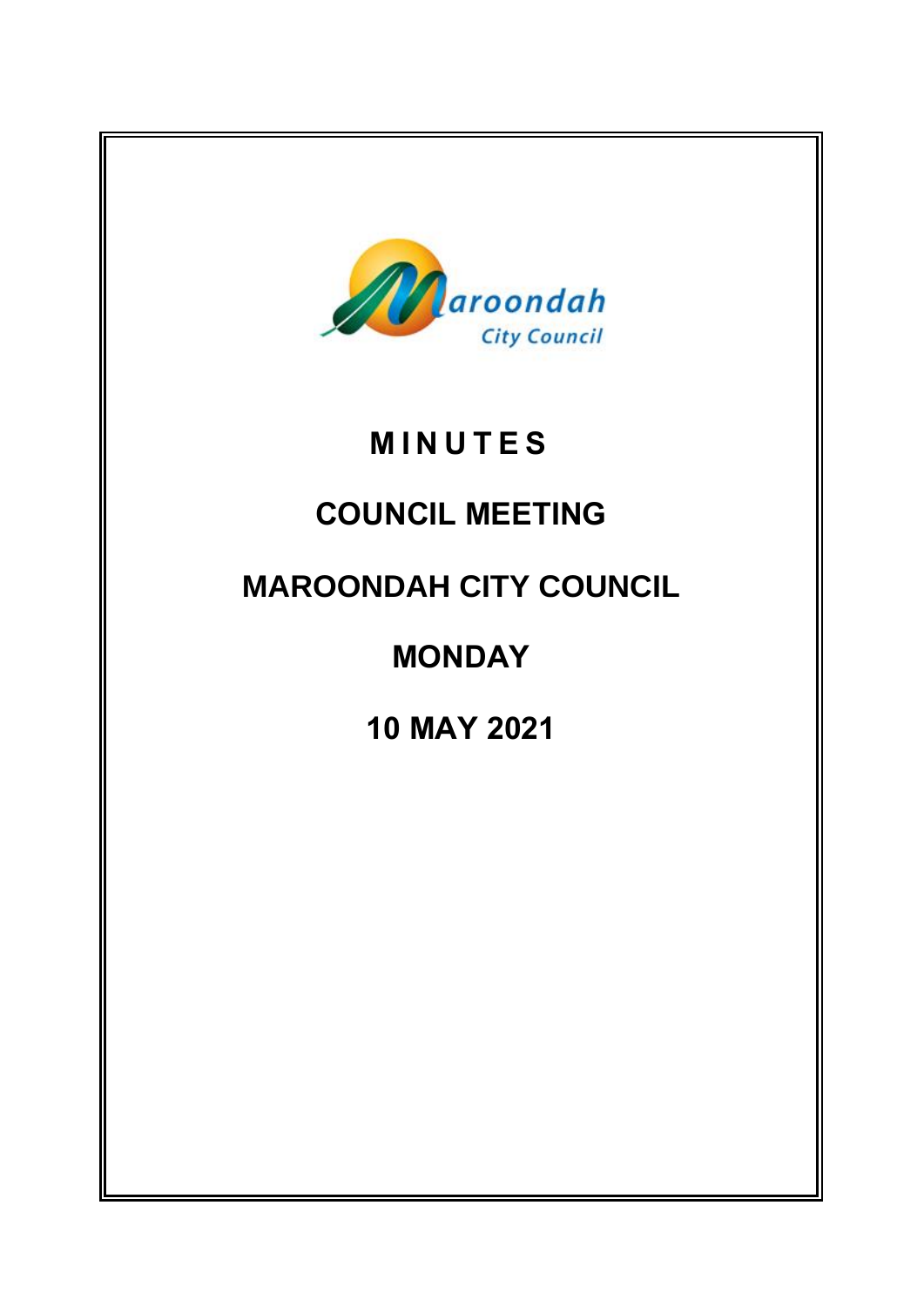Minutes of the Council Meeting held in the Council Chamber, Realm, on Monday 10 May 2021 at 7:30pm.

#### **PRESENT**

| Cr Kylie Spears (Mayor)       | Wombolano                             |
|-------------------------------|---------------------------------------|
| Cr Nora Lamont (Deputy Mayor) | Wonga                                 |
| Cr Marijke Graham             | Barngeong                             |
| Cr Tony Dib, OAM JP           | <b>Bungalook</b>                      |
| Cr Paul Macdonald             | Tarralla                              |
| Cr Tasa Damante               | <b>Wicklow</b>                        |
| Steve Kozlowski               | <b>Chief Executive Officer</b>        |
| Marianne Di Giallonardo       | <b>Director Corporate Services</b>    |
| <b>Phil Turner</b>            | Director Strategy & Community         |
| Adam Todorov                  | Director Operations, Assets & Leisure |
| <b>Andrew Fuaux</b>           | Director Development & Amenity        |
| <b>Chloe Messerle</b>         | Governance Officer                    |

The Chief Executive Officer read the following Statement of Recording -

*"Please note that this meeting is being recorded. All care is taken to maintain your privacy; however, as a visitor in the public gallery, your presence may be recorded."*

The prayer was read by the Rev Scott Hawkins from Urbanlife.

The Acknowledgement of Country was read by the Mayor.

#### **APOLOGIES**

| Cr Suzy Stojanovic | <b>McAlpin</b> |
|--------------------|----------------|
| Cr Mike Symon      | Jubilee        |
| Cr Rob Steane      | Yarrunga       |

Cr Symon had requested a Leave of Absence at the 26 April 2021 Council Meeting.

#### **DECLARATION OF INTERESTS**

Nil